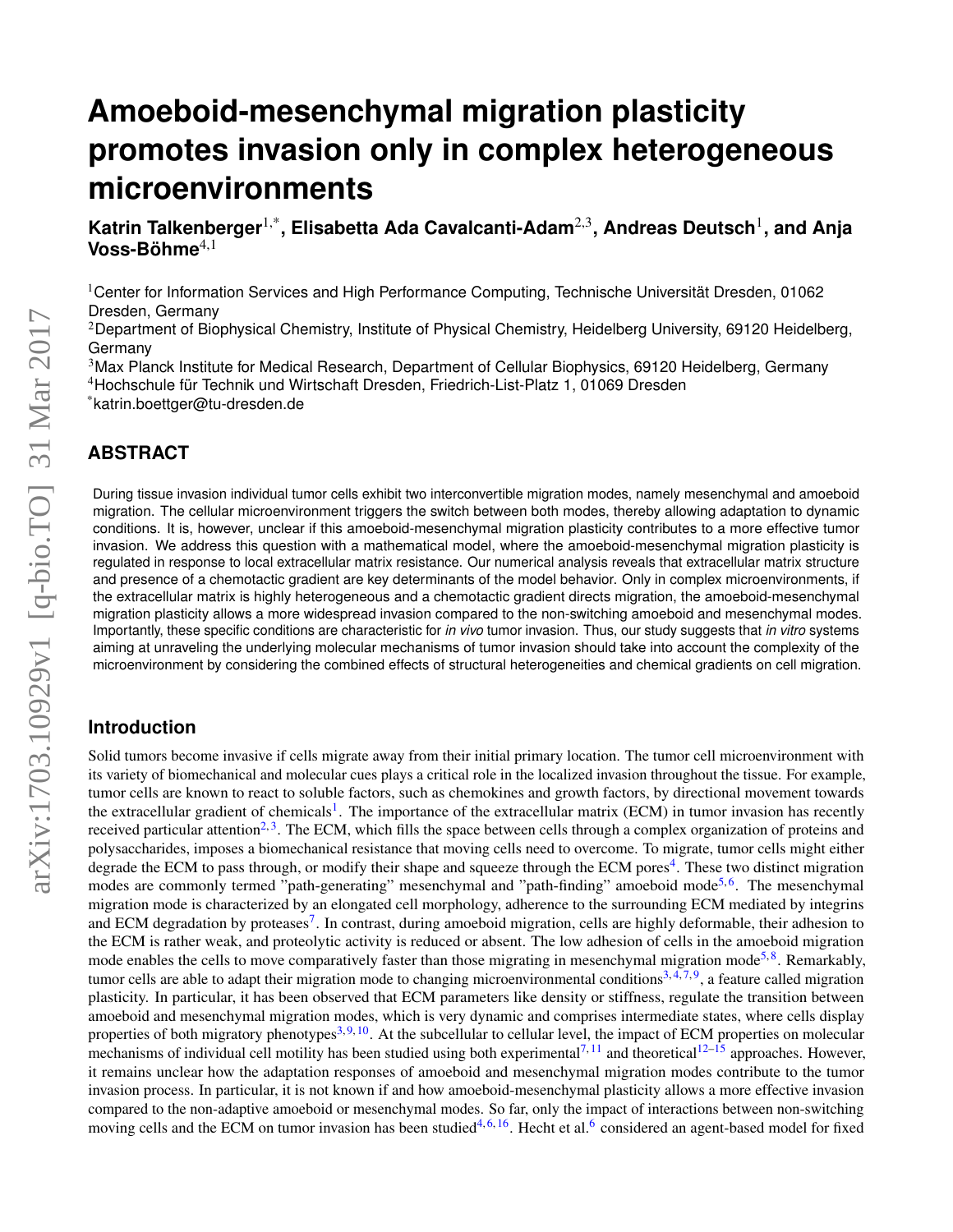proportions of amoeboid and mesenchymal cells migrating in a maze-like environment with directional cue, and showed that an amoeboid cell population can benefit from the presence of a small number of path creating mesenchymal cells.

In this work, we develop a mathematical model to study the consequences of amoeboid-mesenchymal migration plasticity on tumor invasion in a switching population of cells that adopt their migration mode in response to the ECM conditions. We are interested in the question under what environmental conditions the plasticity of amoeboid and mesenchymal migration modes provides an advantage for tumor invasion. We formulate and analyze a cellular automaton model, where cells are able to switch between a slow mesenchymal migration mode with ECM degradation, and a fast amoeboid migration mode without ECM degradation, depending on the biomechanical resistance imposed by the ECM. With computer simulations of the mathematical model, we compare the invasion behavior of a population of cells where each cell is allowed to switch between ameoboid and mesenchymal migration modes with the behavior of a non-switching cell population, under different environmental conditions. In particular, we distinguished spatially homogeneous and heterogeneous ECM resistance conditions, ranging from weakly structured to highly structured, in combination with different responses towards a chemotactic gradient which directs cell migration. Our numerical analysis reveals that ECM structure and presence of a chemotactic gradient are key determinants of the model behavior. The amoeboid-mesenchymal migration plasticity leads to a more widespread invasion compared to the non-switching situation only in complex microenvironments, more specifically, if the ECM is strongly heterogeneous and a chemotactic gradient directs migration. The latter conditions are characteristic for *in vivo* tumor invasion. This suggests that experimental studies on tumor invasion should represent this complexity of the microenvironment.

## **Methods**

#### **The model**

We develop a mathematical model to study the effects of amoeboid-mesenchymal migration plasticity on tumor invasion. To determine the specific impact of migration plasticity of individual cells on overall cell population invasion dynamics, we coarse-grain to a cell-based model, namely a cellular automaton (CA), which is analyzed at the population level. Cellular automata are a class of spatially and temporally discrete mathematical models which allow to (i) model cell-cell and cell-ECM interactions, as well as cell migration, and (ii) to analyze emergent behavior at the cell population level<sup>[17–](#page-6-14)[23](#page-7-0)</sup>.

We consider the ECM as a physical barrier which imposes a resistance against the moving cell body. A widely studied parameter which mechanically impedes cell movement is the ECM network density. Other physical properties of the ECM, such as porosity, as well as biomechanical properties like ECM stiffness, have been observed to either enable or restrict cell migration. Importantly, the different ECM properties are not independent but rather connected<sup>[2](#page-6-1)</sup>. Thus, for instance, the density of fibrillar ECM is positively interconnected with stiffness and inversely proportional to pore size, such that alterations of either property impact the overall ECM structure<sup>[11](#page-6-10)</sup>. In view of this, we incorporate ECM properties like density and stiffness into a lumped parameter called "resistance".

We distinguish two migration modes, namely amoeboid-like (*A*) and mesenchymal-like (*M*) migration. We assume that amoeboid-like cells migrate in a protease- and integrin-independent way, driven by Rho/ROCK-mediated contractility. In contrast, mesenchymal-like cells migrate protease- and integrin-dependently, where Rho/ROCK signaling is inhibited. Thus, the amoeboid and mesenchymal migration phenotypes in our model represent two ends in a broad spectrum of individual cell migration modes<sup>[10](#page-6-9)</sup>.

We assume that cells change their migration phenotype in dependence of local ECM resistance. This assumption is supported by several studies. In particular, it has been reported that under soft ECM conditions, cells are round-shaped and their migration is independent of protease activity but rather driven by Rho/ROCK-mediated contractility. In contrast, under higher ECM stiffness conditions, Rho/ROCK signaling is inhibited, cells show elongated morphology and their migration relies on protease activity<sup>[4](#page-6-3)</sup>. In another recent study it has been shown that in the absence of focal adhesions and under conditions of confinement, mesenchymal cells can spontaneously switch to a fast amoeboid migration phenotype<sup>[8](#page-6-7)</sup>. Accordingly, we assume in our model that amoeboid-like cells move relatively fast and are not able to degrade ECM, while mesenchymal-like cells move slower and locally degrade the ECM. We further assume that cell migration speed is highest for low ECM resistance but decreases with increasing ECM resistance. This assumption is based on findings by Wolf et al.<sup>[11](#page-6-10)</sup>: migration speed gradually diminishes as a function of decreasing pore size (which is associated with increasing ECM resistance) with a steeper slope when cells migrate in an amoeboid fashion. An optimal migration speed has been observed during migration through tissue of sufficient to high porosity (which corresponds to low ECM resistance). In our coarse-grained model, we do not explicitly account for cell shape changes or Rho/ROCK- and integrin-dependent signaling pathways.

Furthermore, we assume that the direction of cell movement is determined by a constant chemotactic gradient. Cells respond to this external gradient with a certain intensity, independent of their migration phenotype.

Our CA model is described on a two-dimensional regular lattice  $S \subset \mathbb{Z}^2$ . Each lattice site is in one of a set of states  $(\eta,\mu) \in \{0,1,2\} \times [0,1]$ , with  $\eta$  denoting the cell state value and  $\mu$  the ECM state value. We interpret the cell state value 0 as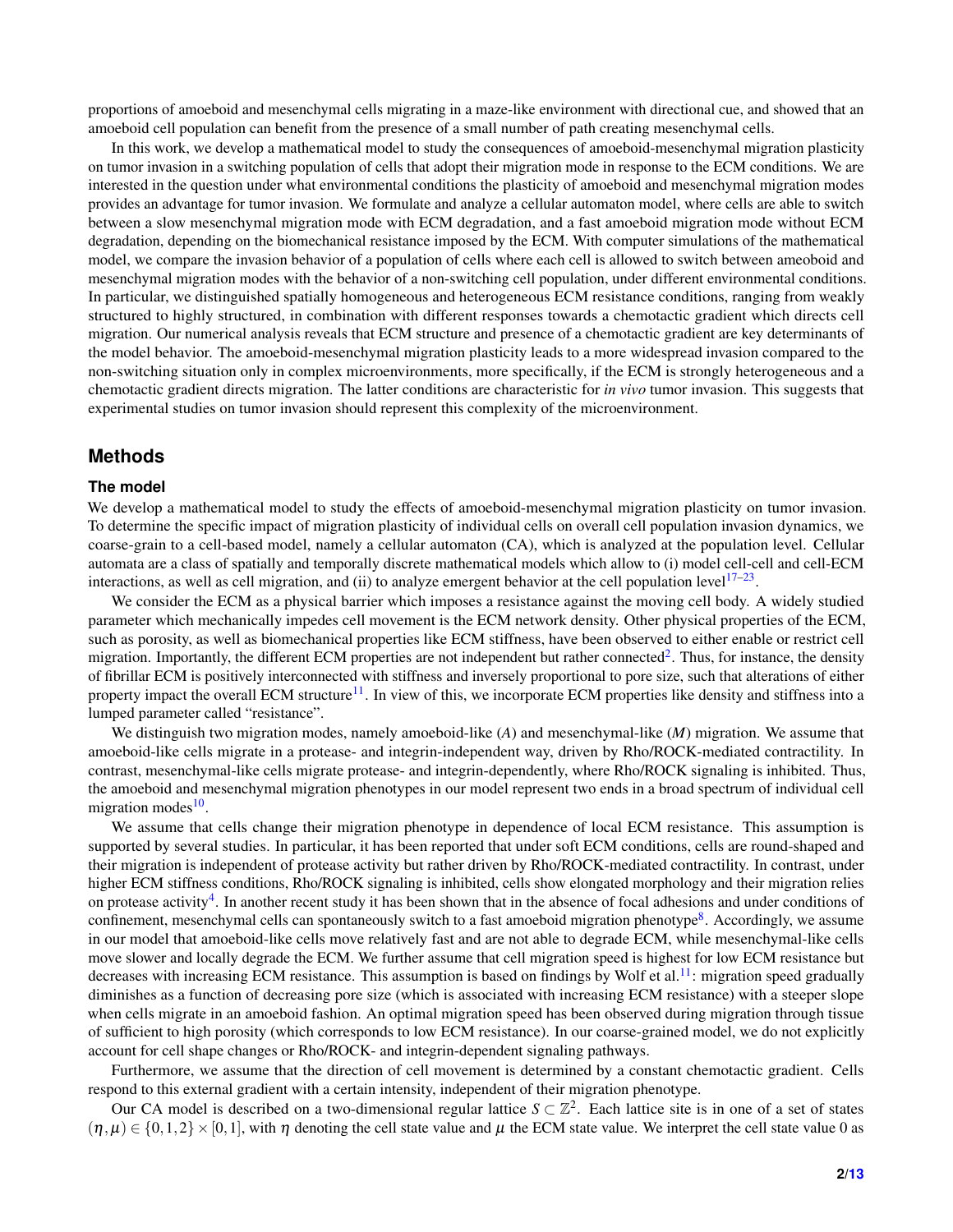an unoccupied lattice site, cell state value 1 as an *A*-cell and cell state value 2 as an *M*-cell. The ECM state value represents the physical resistance of the ECM.

The time evolution of our model is defined by the following rules:

- (R1) *Phenotypic switch*. A cell changes its phenotype depending on the local ECM resistance  $\mu$ . In particular, an *A*-cell changes its migratory phenotype with rate  $\alpha\mu$  and an *M*-cell with rate  $\beta(1-\mu)$ , respectively, see Figure [1\(](#page-8-0)a).
- (R2) *ECM degradation. M*-cells locally degrade the ECM with constant rate  $\delta > 0$ .
- (R3) *Cell migration*. *A*-cells migrate with rate  $\lambda_A(\mu)$ , *M*-cells with rate  $\lambda_M(\mu)$ , where both  $\lambda_A(\mu)$  and  $\lambda_M(\mu)$  depend on the local ECM resistance  $\mu$ , see Figure [1\(](#page-8-0)b). The direction of movement is determined by a chemotactic gradient. Cells respond to this gradient with an intensity  $\kappa > 0$ . If  $\kappa = 0$ , cells perform independent random walks, which is equivalent to the case when no gradient field is present.

At each discrete model time step, one cell is selected at random. The state of the selected cell is updated according to the rules  $(R1)-(R3)$ , where cell migration is implemented as an exclusion process<sup>[24](#page-7-1)</sup>. The latter means that cells move to neighboring nodes if the target node is empty, otherwise the movement is aborted. Thus, the model accounts for steric interactions between cells due to volume exclusion. A detailed description of the model update rules can be found in Supplementary Section 1. A schematic illustration of the update rules is depicted in Figure [2.](#page-8-1)

In each simulation, we measure the migration distance from the initial position for each individual cell (*d*). At the population level, the model observable characterizing invasion dynamics is the migration distance from the initial position averaged over the entire cell population  $(d_p)$ . In addition, we consider different simulations to compare  $d_p$ -values between populations of cells where each cell is allowed to switch between ameoboid and mesenchymal migration modes and those of non-switching cell populations (∆*dmax*). Calculation details are given in Supplementary Section 2.

#### **Simulation study**

The CA model is simulated on a rectangular lattice with dimensions  $S_1 \times S_2$ . The vertical length of the lattice is given by the  $r_1$ coordinate,  $1 \le r_1 \le S_1$  and the horizontal length of the lattice is given by the *r*<sub>2</sub> coordinate,  $1 \le r_2 \le S_2$ . For the simulations we chose initial and boundary conditions such that we can analyze cell migration using one-dimensional, vertically averaged, cell density profiles. Periodic boundary conditions are applied along the horizontal boundaries ( $r_1 = 1$  and  $r_1 = S_1$ ), and reflecting boundary conditions on the vertical boundaries ( $r_2 = 1$  and  $r_2 = S_2$ ). The initial conditions of the model are illustrated in Figure [3.](#page-9-0) At the initial time, 50% *M*-cells and 50% *A*-cells are placed at random along the left border at  $r_2 = 1$ , as depicted in Figure [3\(](#page-9-0)a). Notice that the results do not depend on the initial fractions of *M*- and *A*-cells but on the phenotypic switch ratio  $\alpha/\beta$ (simulations not shown). Figure [3\(](#page-9-0)b) shows the chemotactic gradient field, which controls the direction of cell movement. The chemotactic gradient is chosen such that the one-dimensional cell density profile advances along the *S*2-axis. In particular, the gradient is specified by a linear function

<span id="page-2-1"></span>
$$
G(r_1, r_2) = \frac{1}{S_2} r_2,\tag{1}
$$

which describes an attractive signal from the target location  $r_2 = S_2$ , see Figure [3\(](#page-9-0)b). We consider different chemotactic responsiveness parameters  $\kappa \ge 0$ , reflecting a range from undirected cell movement ( $\kappa = 0$ ) to a high response to the presence of a chemotactic gradient ( $\kappa \gg 0$ ).

For the ECM resistance, different initial scenarios are implemented. Homogeneous ECM is modeled by a constant ECM resistance, as illustrated in Figure [3\(](#page-9-0)c). Heterogeneous ECM is modeled by a sinusoidal function

<span id="page-2-0"></span>
$$
\mu(r_1, r_2) = 1 - \frac{\theta}{2} + \frac{\theta}{2} \sin\left(\frac{4\pi}{S_1}r_1 + \frac{3\pi}{2}\right) \sin\left(\frac{8\pi}{S_2}r_2 + \frac{\pi}{2}\right) - (1 - \theta)\xi,
$$
\n(2)

where  $\xi \sim \mathcal{U}(0,1)$  is a fixed uniformly distributed random variable and  $\theta \in [0,1]$  is a heterogeneity parameter. On average, the ECM resistance is  $\mu(r_1, r_2) \approx 0.5$ . The heterogeneity parameter controls the level of ECM structure, ranging from completely random ( $\theta = 0$ ) to completely coherent structures ( $\theta = 1$ ). An example of a less structured ECM is shown in Figure [3\(](#page-9-0)d), a highly structured ECM is illustrated in Figure [3\(](#page-9-0)e). We have also tested other functional representations of the ECM resistance distribution. The results we describe below remain valid for other functional forms of  $\mu$ , as long as  $\mu$  is not a constant but modeled by a spatial function  $\mu$  :  $S_1 \times S_2 \rightarrow [0,1]$  that depends on the spatial position  $(r_1, r_2)$  and on a random component, where the latter adds local irregularities to an otherwise regular spatial structure. See Supplementary Fig. S1 for further examples.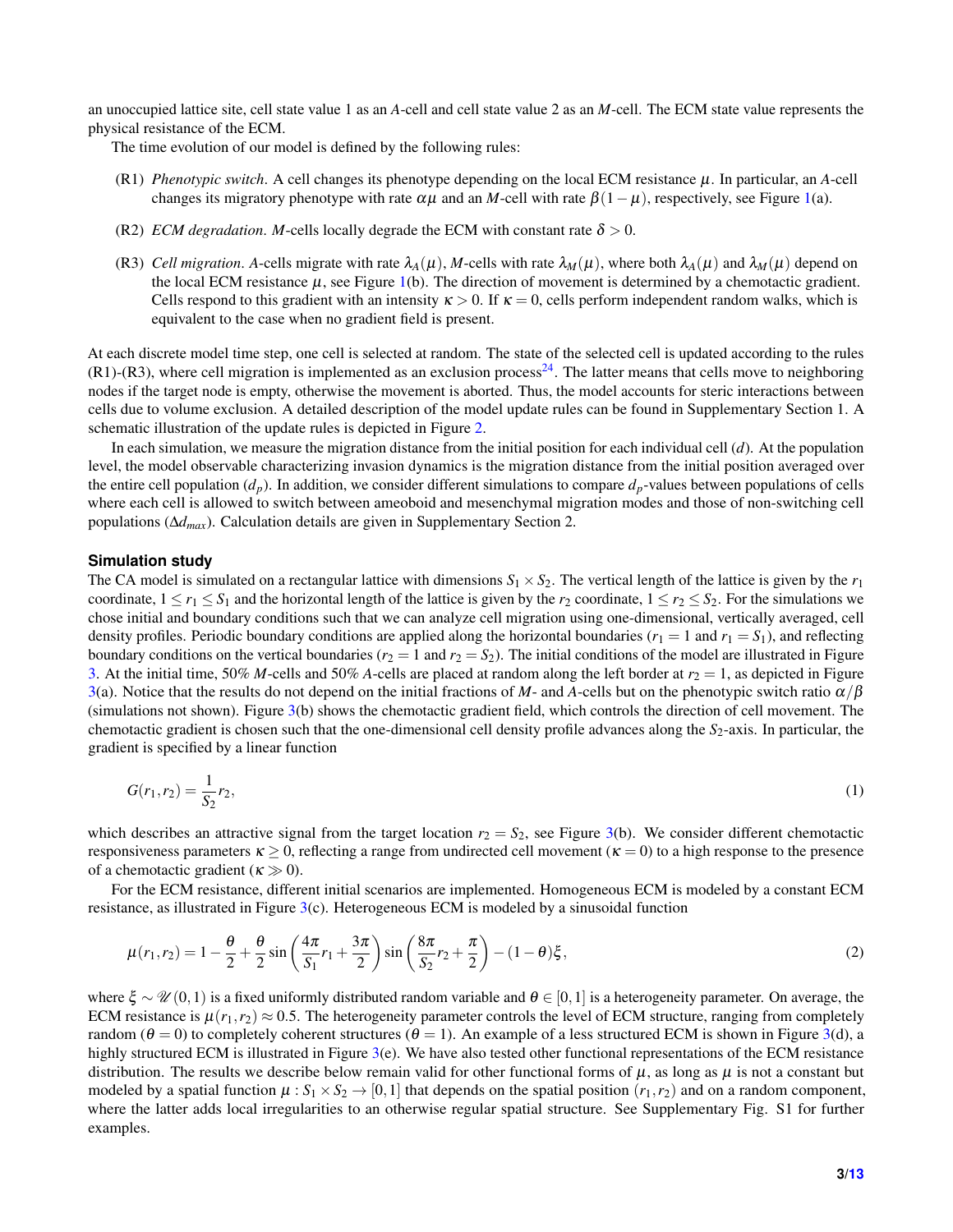The *A*- and *M*-cell migration rates are modeled by sigmoidal functions

$$
\lambda_A(\mu) = c_A/(1 + \exp(15(\mu - 0.5)))
$$
\n(3a)

<span id="page-3-2"></span><span id="page-3-1"></span>
$$
\lambda_M(\mu) = c_M/(1 + \exp(15(\mu - 0.5))), \tag{3b}
$$

where *c<sup>A</sup>* and *c<sup>M</sup>* are constants, chosen such that the migration speed of *A*-cells is higher than that of *M*-cells for low to moderate ECM resistance, see Figure [1\(](#page-8-0)b). For  $\mu = 0.5$ , the slopes of the migration rate functions are steepest. The sigmoidal shape of the migration rate functions accounts for three levels of matrix resistance on cell migration: low, middle and high. Cell migration is unhindered for low ECM resistance, linearly decreases for medium ECM resistance and is impeded for high ECM resistance.

The focus of our study is on the impact of the switch parameters  $\alpha$  and  $\beta$  on the migration behavior of the cell population. We refer to a *switching cell population* if cells are allowed to change their phenotype  $(\alpha, \beta > 0)$ , and to a *non-switching cell population* if cells do not adapt their phenotype ( $\alpha = \beta = 0$ ). For switching populations, we change the phenotypic switch parameters  $\alpha = 1/10, \ldots, 1$ ,  $\beta = 1$  and  $\alpha = 1$ ,  $\beta = 1/10, \ldots, 1$ , such that the phenotypic switch ratio is  $\alpha/\beta \in$  $\{1/10, 2/10, \ldots, 1, 2, \ldots, 10\}$ . We measure how far the switching population migrates from the start position. Notice that this average distance does not depend on the particular choice of  $\alpha$  and  $\beta$  as long as the switch ratio  $\alpha/\beta$  remains fixed (simulations not shown). In order to identify novel behaviors under the influence of the phenotypic switching, we compare our results with the non-switching situation  $\alpha = \beta = 0$ , that is when A- and M-cells do not change their phenotype. For the non-switching population, we simulate the same number of cells as in the switching scenario, with changing ratio of *A*- and *M*-cells. The fraction of *M*-cells in a non-switching population is denoted by γ. Notice that the non-switching situation reflects a modeling scenario similar to the one studied by Hecht et al. $6$ .

In our simulations, we compare the migration behavior of switching and non-switching cell populations under different environmental conditions: homogeneous or heterogeneous ECM structure in combination with different chemotactic responsiveness. A summary of all possible simulation scenarios is given in Table [1.](#page-12-1) In each scenario, we compare the migration distance  $d_p$  of switching and non-switching populations of size  $n = 50$ . For the switching population, we change the phenotypic switch ratio  $\alpha/\beta$  as described above. For the non-switching population, we vary the fraction of *M*-cells: γ = 1 (pure *M*-cell population),  $\gamma = 0.7$  (70% *M*-cells, 30% *A*-cells),  $\gamma = 0.3$  (30% *M*-cells, 70% *A*-cells) and  $\gamma = 0$  (pure *A*-cell population). Each simulation is performed for 200 Monte Carlo steps<sup>[1](#page-3-0)</sup>. Throughout the study, we change the migration rate ratio  $c_M/c_A$  by varying the *M*-cell migration rate  $(0 \le c_M \le 1)$ , while keeping the *A*-cell migration rate fixed  $(c_A = 1)$ . A small ratio  $c_M/c_A$ indicates a large difference between the two migration rates, if the ratio  $c_M/c_A$  is close to 1, *M*-cells migrate nearly as fast as *A*-cells. The ECM degradation rate is set to  $\delta = 0.1$  ensuring partial but not complete degradation. An overview of the model parameters is given in Table [2.](#page-12-2)

As a final step, we study if cooperative effects in a switching population contribute to an efficient migration of the entire cell population. To this end, we compare the migration behavior of a single cell moving alone with that of an individual cell moving in a cell population of size  $n = 500$ . In particular, we first simulate *n* repetitions of the single cell scenario, each time measuring the migration distance *d* of the single cell, and at the end determine the maximum migration distance *d*. Secondly, we simulate a cell population of size *n*, using the same model parameters as in the single-cell scenario. We measure the migration distance *d* of each individual cell of the population and determine the maximum migration distance *d*. Both simulations are repeated 100 times to account for stochastic fluctuations.

## **Results**

#### **Advantage of non-switching behavior under homogeneous ECM conditions**

We first study if phenotypic switching provides an advantage in terms of cell population migration distance under homogeneous ECM conditions. For this, we compare the migration distance *d<sup>p</sup>* of switching and non-switching populations under homogeneous ECM conditions, varying the level of  $\mu(r_1, r_2) = constant$  initially, in combination with a high chemotactic responsiveness. Figure [4](#page-10-0) illustrates simulation results under different homogeneous ECM resistance conditions: homogeneous, low ECM resistance (Figure [4\(](#page-10-0)a)) and homogeneous, high ECM resistance (Figure 4(b)). The figure shows the migration distance  $d<sub>p</sub>$  of the switching cell population as a function of the phenotypic switch ratio  $\alpha/\beta$ . Also shown is the migration distance  $d_p$  of non-switching populations with different *M*-cell fraction  $\gamma \in \{0, 0.3, 0.7, 1\}$ , which remains constant as a function of α/β. In Figure [4\(](#page-10-0)a), for homogeneous, low ECM resistance, we observe that the higher the *M*-cell fraction γ of the non-switching population, the smaller the migration distance  $d_p$ . Similarly, the migration distance  $d_p$  of the switching population is highest for low switch ratio  $\alpha/\beta$ , which means that cells predominantly switch to *A*-type. As the phenotypic

<span id="page-3-0"></span><sup>&</sup>lt;sup>1</sup>A Monte Carlo step is the standard time unit in our system. In particular, let *n* be the total number of cells in our model. At each discrete time step, one cell is selected at random and updated according to our model rules. On average, each cell is updated once per *n* consecutive simulation time steps. The sequence of *n* time steps corresponds to one Monte Carlo step.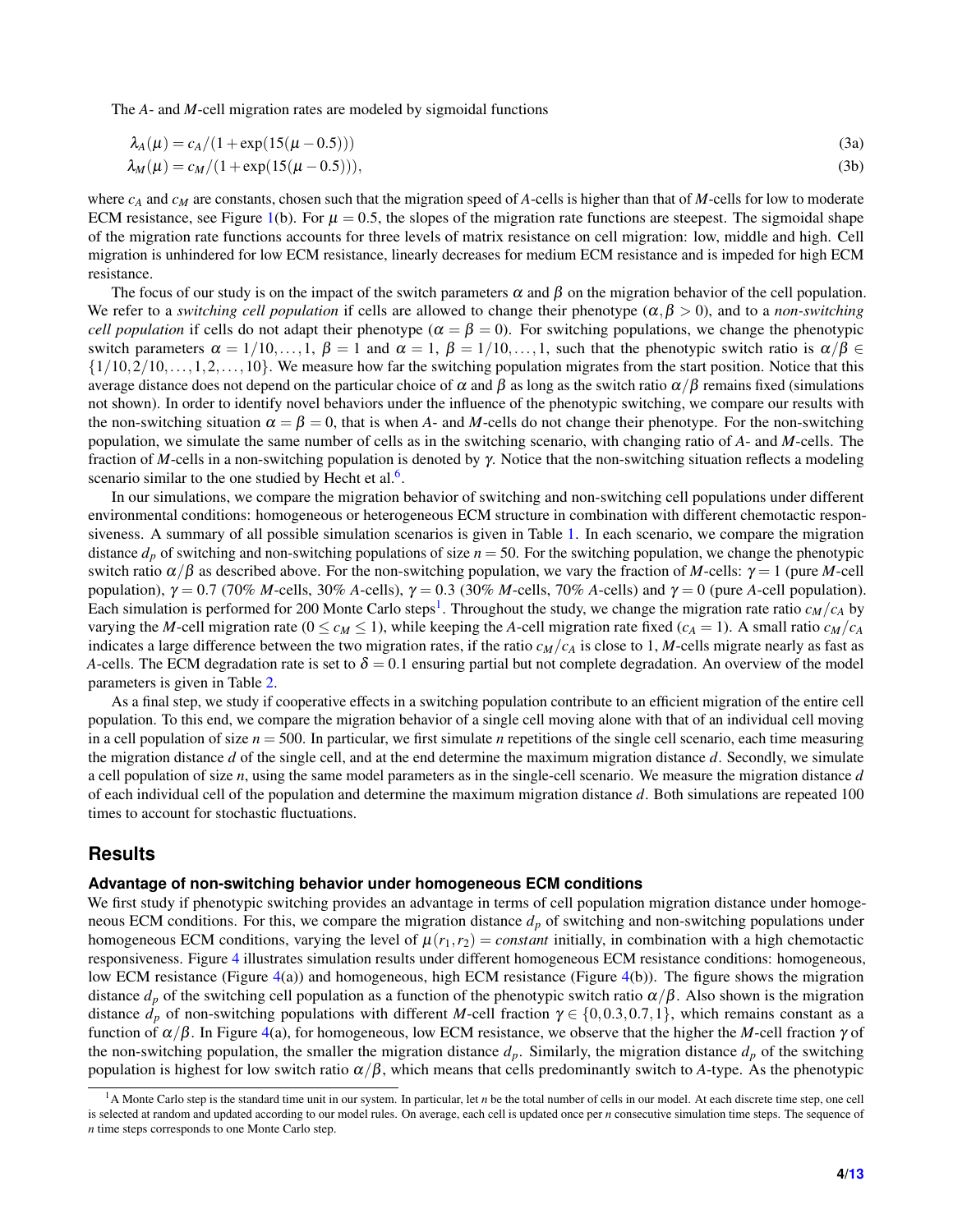switch ratio  $\alpha/\beta$  increases, that is fewer *A*-cells and more *M*-cells are present, the migration distance  $d_p$  of the switching population decreases as the phenotypic switch ratio  $\alpha/\beta$  increases. In contrast, under homogeneous, high ECM conditions, a non-switching population with high *M*-cell fraction γ shows a higher migration distance *d<sup>p</sup>* than a non-switching population with small *M*-cell fraction, see Figure [4\(](#page-10-0)b). Likewise, for the switching population we observe that increasing the switch ratio  $\alpha/\beta$ , which leads to a preferred switch to *M*-type cells, increases the migration distance  $d_p$ . Under both homogeneous ECM conditions, low and high, we find that the possibility to switch the phenotype does not constitute a benefit in terms of migration distance of the entire cell population. The critical ECM resistance value above which the greatest migration distance is no longer observed for the pure *A*-cell population but for the pure *M*-cell population, is approximately  $\mu(r_1, r_2) = 0.5$ .

The observed behavior can be understood by considering the cell migration characteristics. On the one hand, for low to moderate, homogeneous ECM resistance, cell migration is not hindered and *A*-cells migrate with higher rate than *M*-cells. Thus, the higher the fraction of *A*-cells is, the higher the migration distance  $d<sub>p</sub>$  of the entire cell population. On the other hand, sufficiently high homogeneous ECM resistance presents a barrier for *A*-cells and only *M*-cells are able to create space to migrate through the ECM. Therefore, a high *M*-cells fraction increases the migration distance *dp*.

#### **Migration plasticity can be advantageous under heterogeneous ECM conditions**

In a next step, we determine if a heterogeneous ECM structure provides an environmental condition under which the switching population of cells migrates the greatest distance from the initial position. To this end, we compare the migration distance *d<sup>p</sup>* of switching and non-switching populations under heterogeneous ECM conditions ( $\mu$  as defined in equation [\(2\)](#page-2-0)), varying the levels of ECM heterogeneity  $\theta$ , in combination with a high chemotactic responsiveness. Under heterogeneous, weakly structured ECM conditions, we observe that the maximum migration distance  $d<sub>p</sub>$  is obtained by the non-switching population. In contrast, under heterogeneous, highly structured ECM conditions, we find that the migration distance  $d<sub>p</sub>$  of the switching population may be lower or higher than of the non-switching population, depending on the migration rate ratio *cM*/*cA*. Simulation results are illustrated in Figure [5.](#page-10-1) Figure [5\(](#page-10-1)a) shows the migration distance  $d<sub>p</sub>$  of switching and non-switching populations as a function of the switch ratio  $\alpha/\beta$  under heterogeneous, highly structured ECM conditions and a large migration rate ratio ( $c_M/c_A \approx 1$ ). We observe that the higher the portion of *M*-cells, the higher the migration distance *d<sup>p</sup>* of the non-switching population. Similarly, for the switching population, the higher the switch ratio  $\alpha/\beta$ , that is cells are predominantly *M*-type, the higher the migration distance  $d_p$ . The non-switching cell population with  $\gamma = 1$  (pure *M*-cell population) migrates the greatest distance from the initial position. The situation is different if the migration rate ratio is small  $(c_M/c_A \ll 1)$ : while the migration distance  $d_p$  of the non-switching population is higher, the more *M*-cells are present, the maximum migration distance  $d_p$  of the switching population is obtained for  $\alpha/\beta = 1$ , that is when both cell types are equally present, see Figure [5\(](#page-10-1)b). Under the latter conditions, that is the ECM is heterogeneous, highly structured and the difference between *A*- and *M*-cell migration speeds is large, we observe that the switching behavior provides an advantage in terms of cell population migration distance.

Figure [6](#page-11-0) shows the observed dependency of the migration distance  $d<sub>p</sub>$  on the level of ECM heterogeneity and the cell migration rate ratio. In the phase diagram, the difference between the switching population with maximum migration distance  $d_p$  with respect to varied switch ratio  $\alpha/\beta$  and the non-switching population with maximum  $d_p$  is illustrated. We observe that the switching behavior is favorable if the ECM is highly structured and the migration rate ratio is small. Otherwise the maximum migration distance  $d<sub>p</sub>$  is reached by the non-switching population. We conclude that, provided the difference between *A*- and *M*-cells is sufficiently large enough, a high chemotactic responsiveness together with a pronounced physical resistance imposed by the ECM, represents an environmental situation under which phenotypic adaptation of cell migration modes is beneficial. We hypothesize that a chemotactic gradient causes directional movement of cells but the locally favorable direction may not be the overall best choice. While rather fast *A*-cell movement is impeded by high ECM resistance, slower moving *M*-cells create their own short paths. Thus, if cells in the population are allowed to adapt their phenotype to the local environmental conditions, they are able to follow the shortest path towards the target location and to overcome local ECM constraints.

#### **Chemotactic responsiveness influences the efficiency of cell movement**

We now compare the migration behavior of switching and non-switching populations under different chemotactic responsiveness. To determine if the response towards the chemotactic gradient alters the simulation results described in the previous sections, we repeat the simulation study where we explored homogeneous and heterogeneous ECM conditions, this time however changing the chemotactic responsiveness. The result of this sensitivity analysis is that under homogeneous ECM conditions, as well as under heterogeneous, weakly structured ECM conditions, the migration distance *d<sup>p</sup>* of the non-switching population is higher than of the switching population, independent of the chemotactic responsiveness, as shown in Supplementary Fig. S2 and Supplementary Fig. S3. Under heterogeneous, highly structured ECM conditions, we find that the advantage of phenotypic switching in terms of cell population migration distance depends on the chemotactic responsiveness, such that the advantage of the switching behavior becomes more pronounced the higher the chemotactic responsiveness. In particular, if the ECM is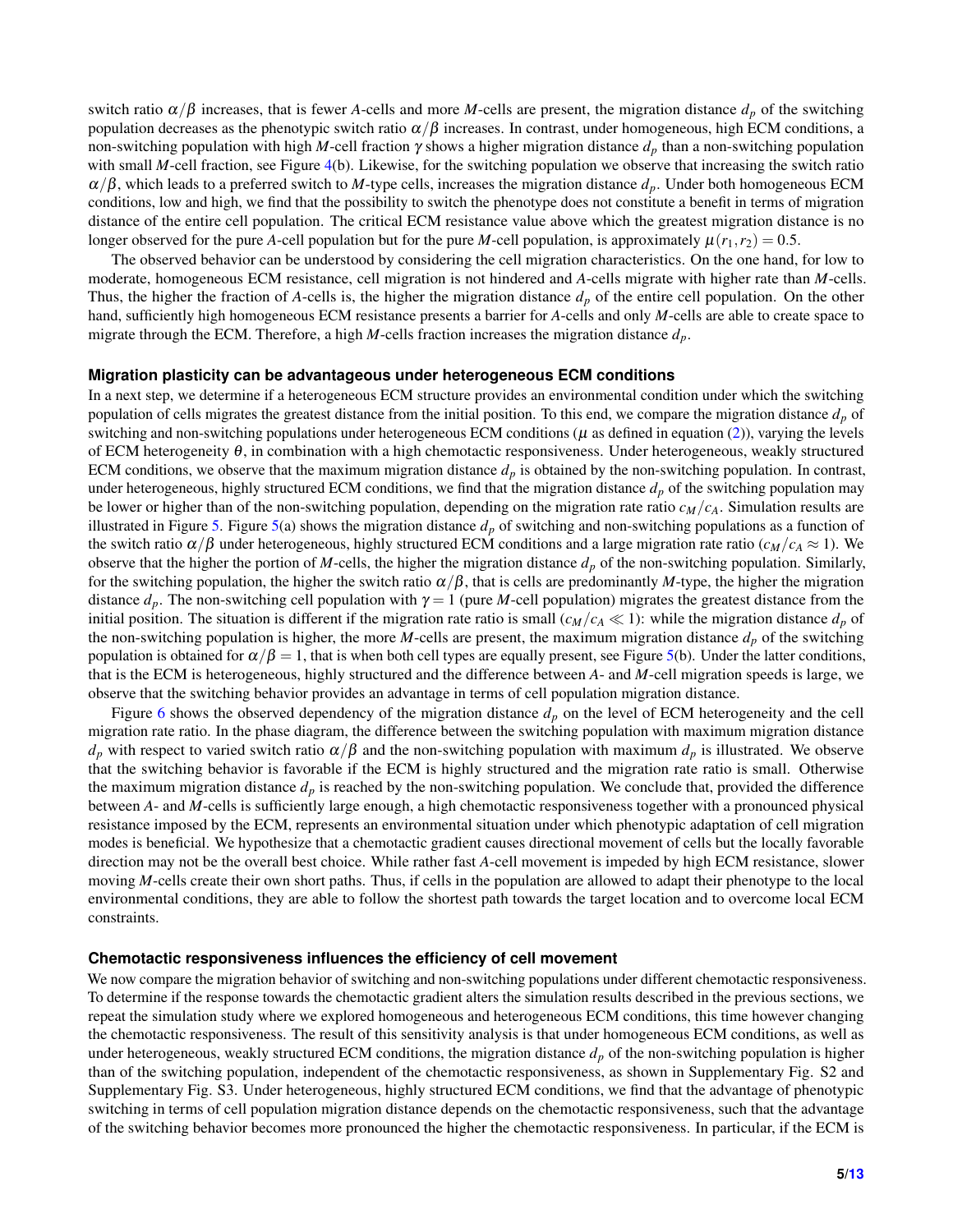highly structured and the migration rate ratio  $c_M/c_A$  is small, the difference between the migration distance  $d_p$  of switching and non-switching populations increases with increasing chemotactic responsiveness, see Supplementary Fig. S4.

#### **Cooperative effects increase the migration distance**

To study if cooperative effects in a switching population influence the efficiency of cell movement, we measure the maximum migration distance *d* of the switching population for different population sizes. In particular, the maximum distance *d* a single switching cell migrates among 500 simulation repetitions is compared to the migration distance *d* of the farthest individual cell in a switching cell population of size  $n = 500$ , as described in the Methods section. Figure [7](#page-11-1) illustrates simulation results under heterogeneous, highly structured ECM conditions. We observe that the maximum migration distance *d* is higher for a switching cell population than for a single cell which adapts its migratory phenotype. For comparison, we repeat the simulation procedure for the non-switching situation, with results also shown in Figure [7.](#page-11-1) We find that the maximum migration distance *d* of the non-switching population is lower than the switching situation, and lowest in the case of a single non-switching cell. We conclude that cooperative effects are present in a switching population. We hypothesize that *M*-cells benefit *A*-cells by creating space in an otherwise impenetrable ECM. Our argument is in agreement with the findings of Hecht et al.<sup>[6](#page-6-5)</sup>, who showed that in a non-switching-population, paths created by mesenchymal cells are used by amoeboid cells. In fact, our results show that cooperative effects are present in a switching population and allow the cells to migrate longer distances compared to the non-switching situation.

## **Discussion**

We developed a cellular automaton model to study the impact of amoeboid-mesenchymal migration plasticity on tumor invasion. The switch between the two migration modes was assumed to depend on the local microenvironment through the biomechanical resistance imposed by the ECM. Cells in the model are able to switch between a slow mesenchymal migration mode with ECM degradation, and a fast amoeboid migration mode without ECM degradation, depending on ECM resistance. With computer simulations of the mathematical model we analyzed invasion dynamics, characterized by the migration distance of the cell population, under different environmental conditions. In particular, we distinguished spatially homogeneous and heterogeneous ECM resistance conditions, ranging from weakly structured to highly structured, in combination with different responses towards a chemotactic gradient which directs cell migration. Provided that the difference between amoeboid and mesenchymal migration speeds is sufficiently large, as observed in experiments<sup>[8](#page-6-7)</sup>, we found that an amoeboid-mesenchymal migration plasticity provides an advantage in terms of migration distance if the spatial structure of ECM resistance is strongly heterogeneous and if migration is directed.

In our model, we only distinguish two migration modes, which we term amoeboid and mesenchymal. The mesenchymal mode is characterized by slow migration speed and ECM degradation, while cells in amoeboid mode move fast and do not degrade the ECM. It is clear that this is a strong simplification of biological reality. Cells may display features of both migration modes, in particular concerning parameters that are not explicitly incorporated in our model, such as Rho/ROCK signaling and cell shape changes. However, our coarse-grained model captures the extreme cases of plasticity behavior. Therefore, we expect that our predictions remain valid also for intermediate situations.

In this paper, we assumed that physical and biomechanical properties of the ECM, such as density and stiffness, can be combined in a single parameter called ECM resistance. We are aware that this simplification does not account for the structural and molecular complexity of the ECM. However, we coarse-grain the extra- and intracellular details into a simplified model to provide a basic understanding of emerging plasticity effects. Our model is a first step to analyze consequences of migration plasticity on tumor invasion.

The chemical gradient which directs cell migration in the model is assumed to be independent of the ECM resistance. It is known that chemotaxis is important for tumor invasion<sup>[1](#page-6-0)</sup>. Other types of directed cell migration have been observed in tumor cells, such as haptotaxis (movement along gradients of ECM ligands) or durotaxis (gradient of ECM stiffness). Our choice to consider ECM-independent chemotaxis serves as a first attempt to incorporate the effects of directed migration into an amoeboid-mesenchymal plasticity model for tumor invasion. We expect that our results hold for other than chemotactic gradients.

In the model, we assumed that amoeboid and mesenchymal cell migration speeds decrease monotonically with increasing ECM resistance. We based our assumption on findings of Wolf et al.<sup>[11](#page-6-10)</sup>, where it was shown, by using breast cancer and fibrosarcoma cell lines, that cell migration speed does decrease monotonically with decreasing ECM pore size but does not depend on ECM stiffness. Both pore size and ECM stiffness contribute to the biomechanical ECM resistance against cell migration. However, experimental findings on the relation between cell migration speed and the ECM environment are controversial. For example, experiments with brain tumor cell lines have shown that an increase of ECM stiffness induces an increased cell migration speed<sup>[25](#page-7-2)</sup>. A possible explanation for different experimental findings might be the type of tumor studied. Furthermore, it is well-known that while ECM porosity and stiffness can be independently controlled under *in vitro*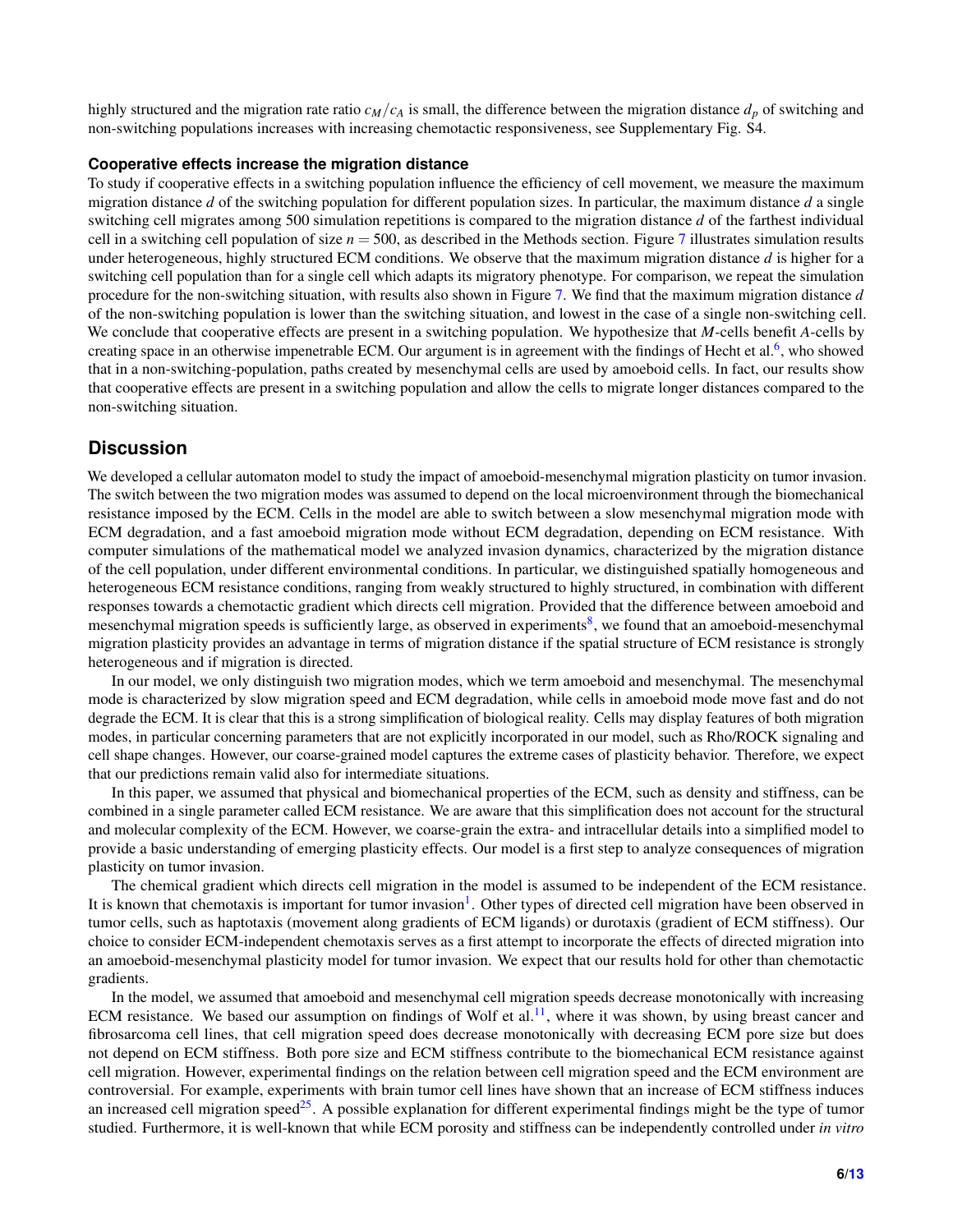conditions, *in vivo*, stiffening of the ECM is highly correlated with alterations of the ECM fiber structure<sup>[26](#page-7-3)</sup>. Clarifying the particular contributions of different ECM properties to cell migration is primarily an experimental task.

In our model, we indirectly account for energetic costs of migration plasticity. Different cellular tasks as migration and matrix degradation consume energy and we assume a trade-off between the energies invested in these tasks. Consequently, cells in mesenchymal migration mode which degrade the ECM move slower than amoeboid cells which do not spend energy for proteolysis. This assumed difference in migration speeds is supported by several biological findings<sup>[8,](#page-6-7)[27](#page-7-4)</sup>. Our results on the existence of cooperative effects in switching cell populations support previous findings of Hecht et al.<sup>[6](#page-6-5)</sup>. They showed that an amoeboid cell population can benefit from the presence of a small number of path creating mesenchymal cells in a model where metabolic cost for ECM degradation is modeled directly as trade-off with migration speed.

Previous theoretical works have studied amoeboid and mesenchymal cell migration under different environmental condi-tions<sup>[6,](#page-6-5) [15](#page-6-12)</sup>. Here, for the first time, the impact of plasticity of amoeboid and mesenchymal migration modes on tumor invasion is investigated. Contrary to our initial expectation, amoeboid-mesenchymal migration plasticity is not advantageous per se. Interestingly, it is only with the combined influence of ECM heterogeneity and chemotactic responsiveness that the switching behavior provides an advantage in terms of migration distance. So far, in experimental studies the focus was either on heterogeneous ECM structure or on varying chemotactic responsiveness. However, it is well-known that in real tumors the ECM is characterized by structural heterogeneity<sup>[16,](#page-6-13)[28](#page-7-5)</sup> and the presence of chemotactic gradients at the same time.<sup>[1,](#page-6-0)[29](#page-7-6)</sup>. Our study suggests that in the case of complex heterogeneous environments accompanying tumor invasion, the ability of tumor cells to switch between amoeboid and mesenchymal modes is a trigger for rapid cell population invasion.

### **References**

- <span id="page-6-0"></span>1. Roussos, E. T., Condeelis, J. S. & Patsialou, A. Chemotaxis in cancer. *Nat Rev Cancer* 11, 573–87 (2011).
- <span id="page-6-1"></span>2. Lu, P., Weaver, V. M. & Werb, Z. The extracellular matrix: a dynamic niche in cancer progression. *J Cell Biol* 196, 395–406 (2012).
- <span id="page-6-2"></span>3. Taddei, M. L., Giannoni, E., Comito, G. & Chiarugi, P. Microenvironment and tumor cell plasticity: an easy way out. *Cancer Lett* 341, 80–96 (2013).
- <span id="page-6-3"></span>4. Brábek, J., Mierke, C., Rösel, D., Veselý, P. & Fabry, B. The role of the tissue microenvironment in the regulation of cancer cell motility and invasion. *Cell Commun Signal* 8, 22 (2010).
- <span id="page-6-4"></span>5. Panková, K., Rösel, D., Novotný, M. & Brábek, J. The molecular mechanisms of transition between mesenchymal and amoeboid invasiveness in tumor cells. *Cell Mol Life Sci* 67, 63–71 (2010).
- <span id="page-6-5"></span>6. Hecht, I. *et al.* Tumor invasion optimization by mesenchymal-amoeboid heterogeneity. *Sci Rep* 5, 10622 (2015).
- <span id="page-6-6"></span>7. Friedl, P. & Wolf, K. Plasticity of cell migration: a multiscale tuning model. *J Cell Biol* 188, 11–9 (2010).
- <span id="page-6-7"></span>8. Liu, J. Y. *et al.* Confinement and low adhesion induce fast amoeboid migration of slow mesenchymal cells. *Cell* 160, 659–72 (2015).
- <span id="page-6-8"></span>9. Friedl, P. & Alexander, S. Cancer invasion and the microenvironment: plasticity and reciprocity. *Cell* 147, 992–1009 (2011).
- <span id="page-6-9"></span>10. Huttenlocher, A. & Horwitz, A. R. Integrins in cell migration. *Cold Spring Harb Perspect Biol* 3, 1–16 (2011).
- <span id="page-6-10"></span>11. Wolf, K. *et al.* Physical limits of cell migration: control by ECM space and nuclear deformation and tuning by proteolysis and traction force. *J Cell Biol* 201, 1069–84 (2013).
- <span id="page-6-11"></span>12. Hecht, I., Levine, H., Rappel, W. J. & Ben-Jacob, E. "Self-assisted" amoeboid navigation in complex environments. *PLoS One* 6, e21955 (2011).
- 13. Sakamoto, Y., Prudhomme, S. & Zaman, M. H. Viscoelastic gel-strip model for the simulation of migrating cells. *Ann Biomed Eng* 39, 2735–49 (2011).
- 14. Tozluoglu, M. *et al.* Matrix geometry determines optimal cancer cell migration strategy and modulates response to interventions. *Nat Cell Biol* 15, 751–762 (2013).
- <span id="page-6-12"></span>15. Tozluoglu, M., Mao, Y., Bates, P. A. & Sahai, E. Cost-benefit analysis of the mechanisms that enable migrating cells to sustain motility upon changes in matrix environments. *J R Soc Interface* 12, 20141355 (2015).
- <span id="page-6-13"></span>16. Polacheck, W. J., Zervantonakis, I. K. & Kamm, R. D. Tumor cell migration in complex microenvironments. *Cell Mol Life Sci* 70, 1335–56 (2013).
- <span id="page-6-14"></span>17. Böttger, K., Hatzikirou, H., Chauvière, A. & Deutsch, A. Investigation of the migration/proliferation dichotomy and its impact on avascular glioma invasion. *Math Model Nat Phenom* 7, 105–135 (2012).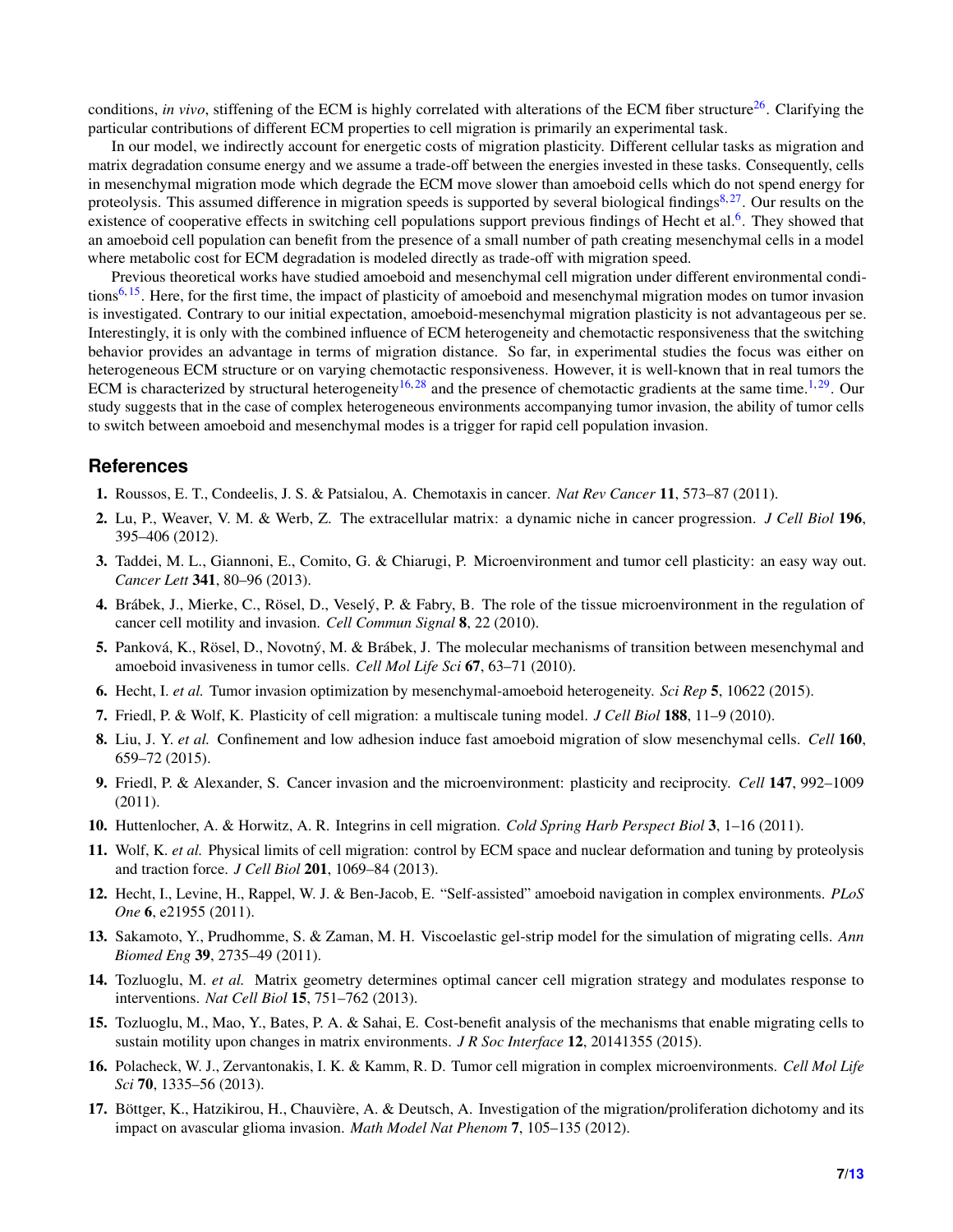- 18. Böttger, K. *et al.* An emerging Allee effect is critical for tumor initiation and persistence. *PLoS Comput Biol* 11, e1004366 (2015).
- 19. Deutsch, A. & Dormann, S. *Cellular automaton modeling of biological pattern formation* (Birkhauser, 2005). (2nd ed. ¨ 2017).
- 20. Hatzikirou, H. & Deutsch, A. Cellular automata as microscopic models of cell migration in heterogeneous environments. *Curr Top Dev Biol* 81, 401–34 (2008).
- 21. Hatzikirou, H., Bottger, K. & Deutsch, A. Model-based comparison of cell density-dependent cell migration strategies. ¨ *Math Model Nat Phenom* 10, 94–107 (2015).
- 22. Peruani, F., Klauss, T., Deutsch, A. & Voss-Böhme, A. Traffic jams, gliders, and bands in the quest for collective motion of self-propelled particles. *Phys Rev Lett* 106, 128101 (2011).
- <span id="page-7-0"></span>23. Voss-Böhme, A. & Deutsch, A. The cellular basis of cell sorting kinetics. *J Theor Biol* 263, 419–436 (2010).
- <span id="page-7-1"></span>24. Simpson, M. J., Landman, K. & Hughes, B. D. Multi-species simple exclusion processes. *Physica A* 388, 399–406 (2009).
- <span id="page-7-2"></span>25. Ulrich, T. A., de Juan Pardo, E. M. & Kumar, S. The mechanical rigidity of the extracellular matrix regulates the structure, motility, and proliferation of glioma cells. *Cancer Res* 69, 4167–74 (2009).
- <span id="page-7-3"></span>26. Das, A., Kapoor, A., Mehta, G. D., Ghosh, S. K. & Sen, S. Extracellular matrix density regulates extracellular proteolysis via modulation of cellular contractility. *J Carcinogene Mutagene* 2013 (2013).
- <span id="page-7-4"></span>27. Wolf, K. *et al.* Compensation mechanism in tumor cell migration: mesenchymal-amoeboid transition after blocking of pericellular proteolysis. *J Cell Biol* 160, 267–77 (2003).
- <span id="page-7-5"></span>28. Erler, J. T. & Weaver, V. M. Three-dimensional context regulation of metastasis. *Clinical & Experimental Metastasis* 26, 35–49 (2009).
- <span id="page-7-6"></span>29. Muinonen-Martin, A. J. *et al.* Melanoma cells break down lpa to establish local gradients that drive chemotactic dispersal. *PLoS Biol* 12, e1001966 (2014).

## **Acknowledgements**

The authors would like to thank Katarina Wolf (Nijmegen, Netherlands) and Miguel A. Herrero (Madrid, Spain) for helpful discussions. AD acknowledges support by Deutsche Krebshilfe. AD and EACA were financially supported by SFB TRR79 projects M8 an B5. AVB acknowledges support by Sächsisches Staatsministerium für Wissenschaft und Kultur (SMWK) in the framework of INTERDIS-2. The authors thank the Center for Information Services and High Performance Computing at TU Dresden for providing an excellent infrastructure.

## **Author contributions statement**

Wrote the paper and discussed results: KB EACA AD AVB. Supervised the study and gave substantial input to the manuscript: AD AVB. Conceived and designed the model and performed simulations: KB. Analyzed the model: KB AVB. All authors reviewed the manuscript.

## **Additional information**

Competing financial interests: The authors declare no competing financial interests.

The corresponding author is responsible for submitting a [competing financial interests statement](http://www.nature.com/srep/policies/index.html#competing) on behalf of all authors of the paper. This statement must be included in the submitted article file.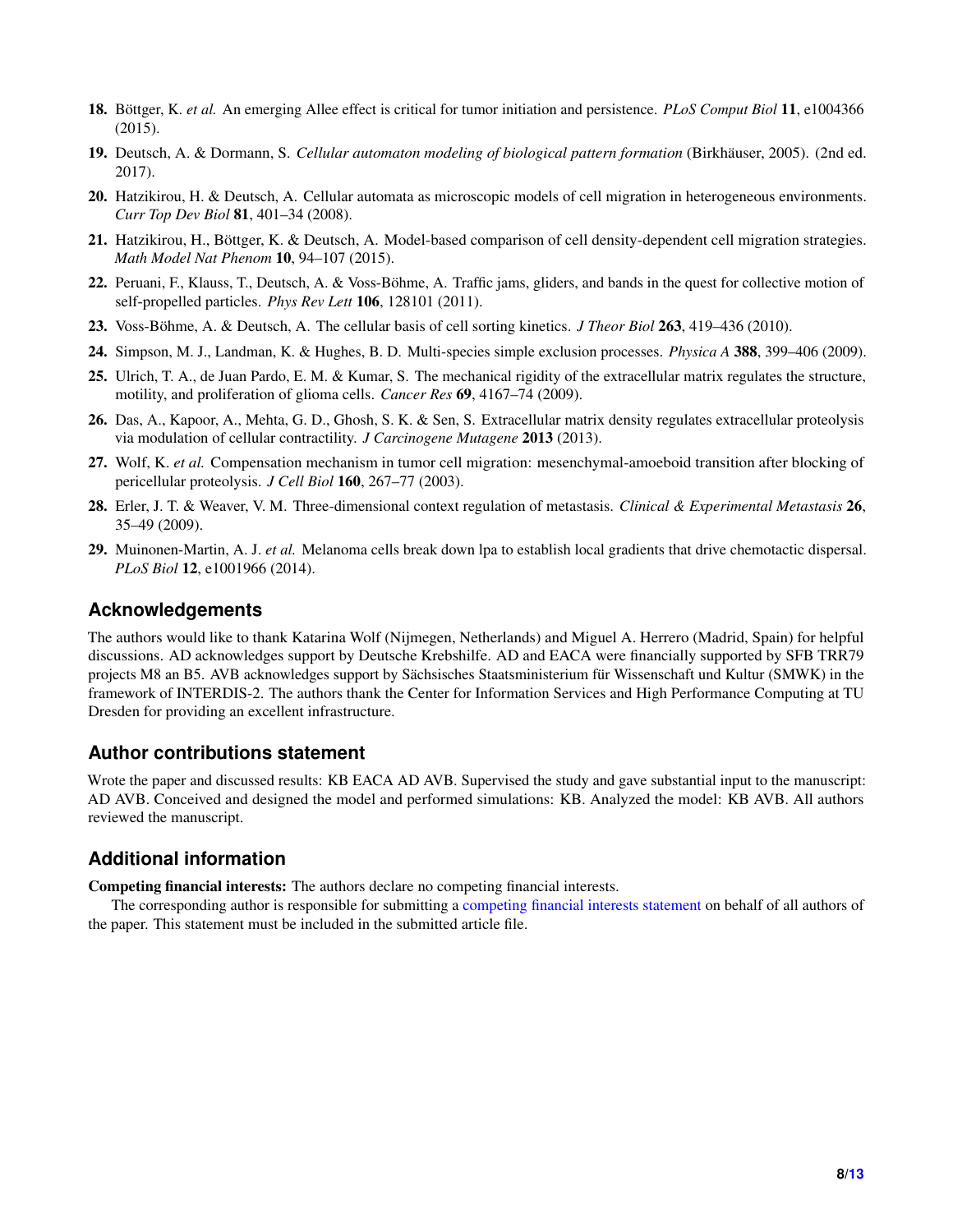<span id="page-8-0"></span>

**Figure 1.** Phenotypic switch rates and migration rates as functions of ECM resistance. (a) Phenotypic switch rate. *A*-cells change their phenotype with rate  $\alpha\mu$  and *M*-cells with rate  $\beta(1-\mu)$ . In the plot, the switch parameters are  $\alpha = 0.7$  and  $\beta = 0.6$ . (b) Migration rate. For *A*-cells, the migration rate is given by equation [\(3a\)](#page-3-1), for *M*-cells by equation [\(3b\)](#page-3-2). Parameters are the migration rate constants  $c_A$  and  $c_M$ , which are chosen  $c_A = 1$  and  $c_M = 0.5$  in the plot.

<span id="page-8-1"></span>

**Figure 2.** Schematic illustration of model rules. The time evolution of our CA model arises from the repeated application of three rules: (R1) phenotypic switching between *A*- and *M*-cells depending on ECM resistance, (R2) ECM degradation by *M*-cells and (R3) cell migration depending on the ECM resistance, preferentially in direction of the chemotactic gradient. The black arrows indicate the switch ability between *A*- and *M*-cells. Relations between chemotactic gradient, *A*/*M*-cells and local ECM resistance are indicated by arrows (positive influence), stopped lines (negative influence) and straight lines (positive or negative influence).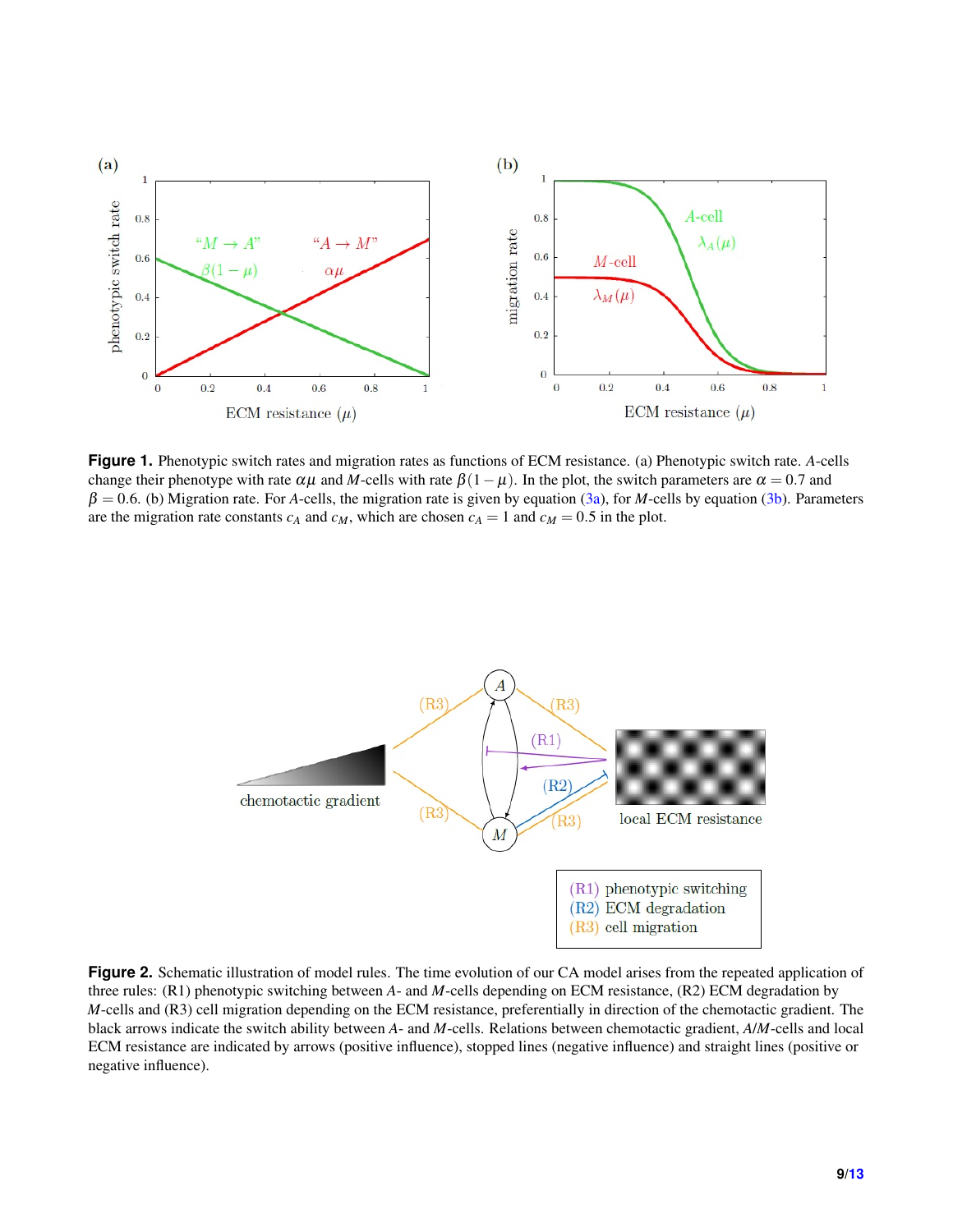<span id="page-9-0"></span>

**Figure 3.** Initial model conditions. (a) Initial cell distribution. *A*- and *M*-cells are placed at random along the left border of a rectangular lattice. Periodic boundary conditions are applied along the  $S_1$  axis. At  $S_2 = 1$  reflecting boundary conditions are imposed. (b) Chemotactic gradient field defined by equation [\(1\)](#page-2-1). The color code indicates the chemotactic gradient concentration function, where blue corresponds to low, red is related to high concentrations. The arrows illustrate the local gradient direction. (c)-(e) Initial ECM resistance distribution of differently structured ECM. (c) homogeneous, moderate ECM resistance distribution, modeled by a constant value  $\mu(r_1, r_2) = 0.5$ . (d) heterogeneous, weakly structured ECM resistance distribution, defined by equation [\(2\)](#page-2-0) with heterogeneity parameter  $\theta = 0.1$ ; (e) heterogeneous, highly structured ECM resistance distribution, defined by equation [\(2\)](#page-2-0) with heterogeneity parameter  $\theta = 0.5$ ; The gray scale in (c)-(e) indicates the level of matrix resistance on cell migration: low (white) to high (black).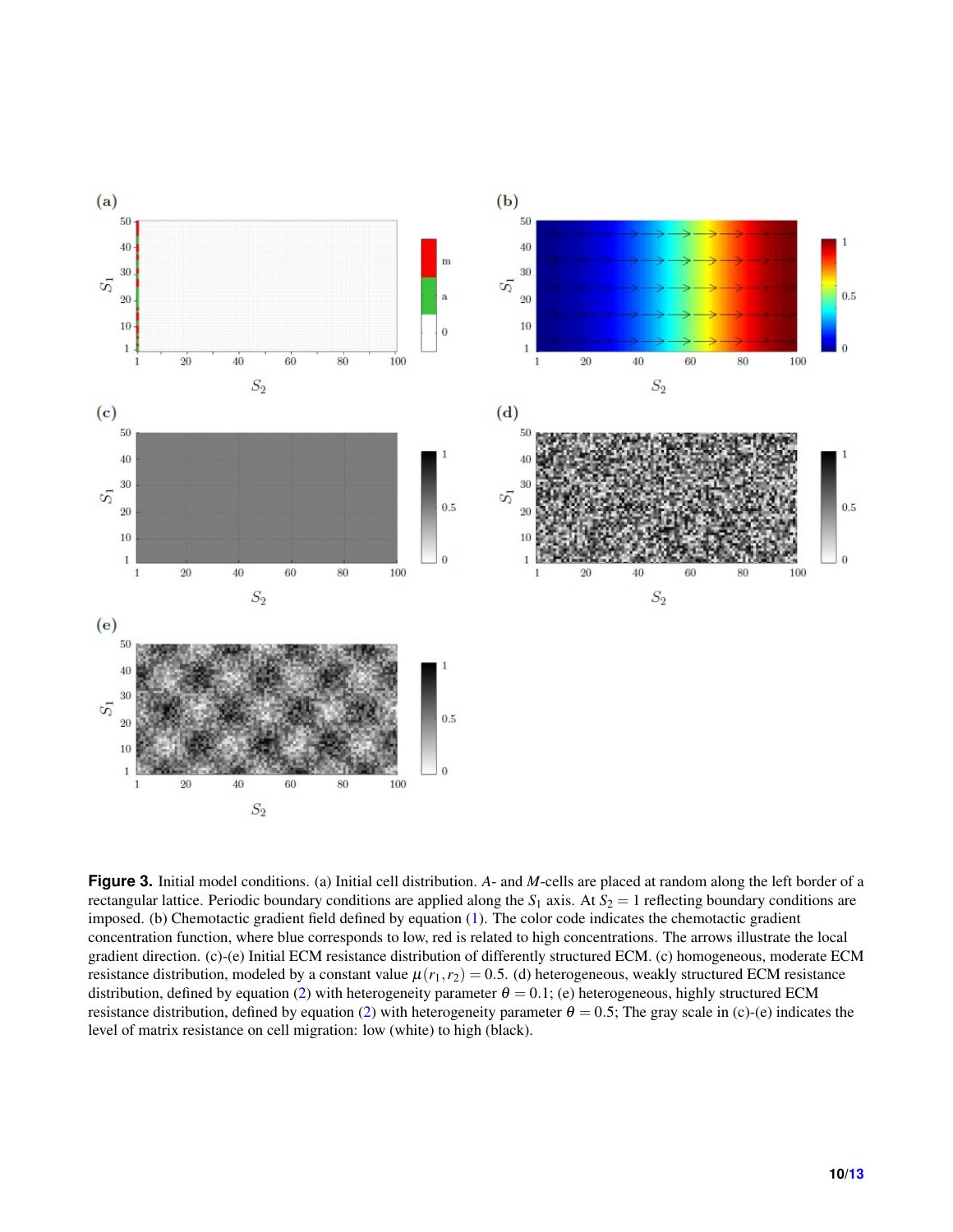<span id="page-10-0"></span>(a) homogeneous, low ECM resistance

(b) homogeneous, high ECM resistance



**Figure 4.** Advantage of non-switching behavior under homogeneous ECM conditions. The figure shows the migration distance  $d_p$  of switching and non-switching populations depending on the switch ratio  $\alpha/\beta$  for different homogeneous ECM conditions: (a) homogeneous, low ECM resistance modeled by  $\mu(r_1, r_2) = 0.1$  and (b) homogeneous, high ECM resistance with  $\mu(r_1, r_2) = 0.9$ . The blue line represents the switching populations, the black lines display non-switching populations with different *M*-cell fraction  $\gamma \in \{0, 0.3, 0.7, 1\}$ . Each simulation is run with 50 cells. Simulations are evaluated after 200 Monte Carlo steps, averaged over 50 independent simulations. The standard deviation is not shown as it is negligible. Simulation parameters are  $c_M/c_A = 0.25$ ,  $\kappa = 1$ ,  $\delta = 0.1$ .

<span id="page-10-1"></span>

**Figure 5.** Migration plasticity can be advantageous under heterogeneous, highly structured ECM conditions. The figure shows the migration distance  $d_p$  of switching and non-switching populations depending on the switch ratio  $\alpha/\beta$  under heterogeneous ECM condition (modeled by equation [\(2\)](#page-2-0) with  $\theta = 0.5$ , see Figure [3\(](#page-9-0)e)) and with different migration rate ratios: (a)  $c_M/c_A = 0.75$  and (b)  $c_M/c_A = 0.25$ . The blue line represents the switching populations, the black lines display non-switching populations with different *M*-cell fraction  $\gamma \in \{0, 0.3, 0.7, 1\}$ . Each simulation is run with 50 cells. Simulations are evaluated after 200 Monte Carlo steps, averaged over 50 independent simulations. The standard deviation is not shown as it is negligible. Simulation parameters are  $\kappa = 1$ ,  $\delta = 0.1$ . The red arrow indicates the difference  $\Delta d_{max}$  between the switching population with maximum migration distance  $d_p$  with respect to varied  $\alpha/\beta$  ratio and the non-switching population with maximum  $d_p$  with respect to varied  $\gamma$  fraction, which is the observable analyzed in Figure [6.](#page-11-0)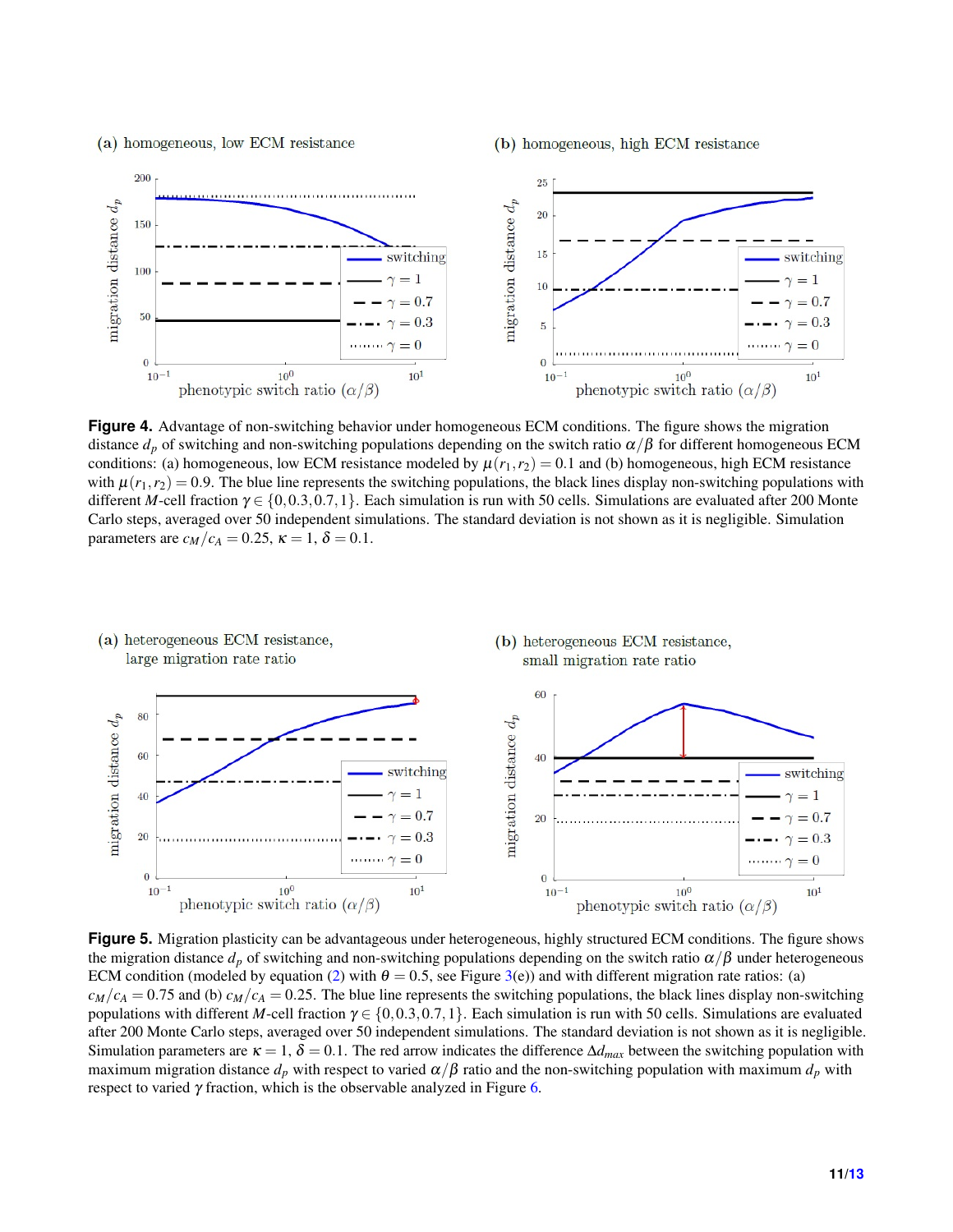<span id="page-11-0"></span>

**Figure 6.** The difference ∆*dmax* between the maximum migration distance *d<sup>p</sup>* of switching and non-switching populations depends on the ECM heterogeneity (θ) and the migration rate ratio (*cM*/*cA*). The phase diagram shows the difference ∆*dmax* between the switching population with maximum migration distance  $d_p$  with respect to varied switch ratio  $\alpha/\beta$  and the non-switching population with maximum migration distance *dp*. Red to turquois areas indicate parameter combinations  $(\theta, c_M/c_A)$  for which the maximum migration distance  $d_p$  of the switching population is highest, whereas blue refers to an advantage of the non-switching behavior. The black dots illustrate points in the parameter space, which corresponds to the parameter situation of Figures [5\(](#page-10-1)a) and (b). Simulation parameters are  $\kappa = 1$ ,  $\delta = 0.1$ .

<span id="page-11-1"></span>

**Figure 7.** An individual cell within a switching population can migrate further compared to a situation where only a single switching cell is moving. CA simulations of (i) a switching population of 500 cells, (ii) a scenario with only a single switching cell repeated 500 times, (iii) a non-switching population of 500 cells and (iv) a scenario with only a single non-switching cell repeated 500 times. The figure shows the maximum migration distance *d*, which refers to the maximum distance the individual cells within a population migrate from the initial position (i, iii), or to the maximum distance the single cell migrates among the 500 repetitions (ii, iv), respectively. Each simulation, (i)-(iv), is performed for 200 Monte Carlo steps and repeated 100 times to account for stochastic fluctuations. The ECM condition and model parameters are chosen as in Figure [5,](#page-10-1) with phenotypic switch ratio  $\alpha/\beta = 1$ .